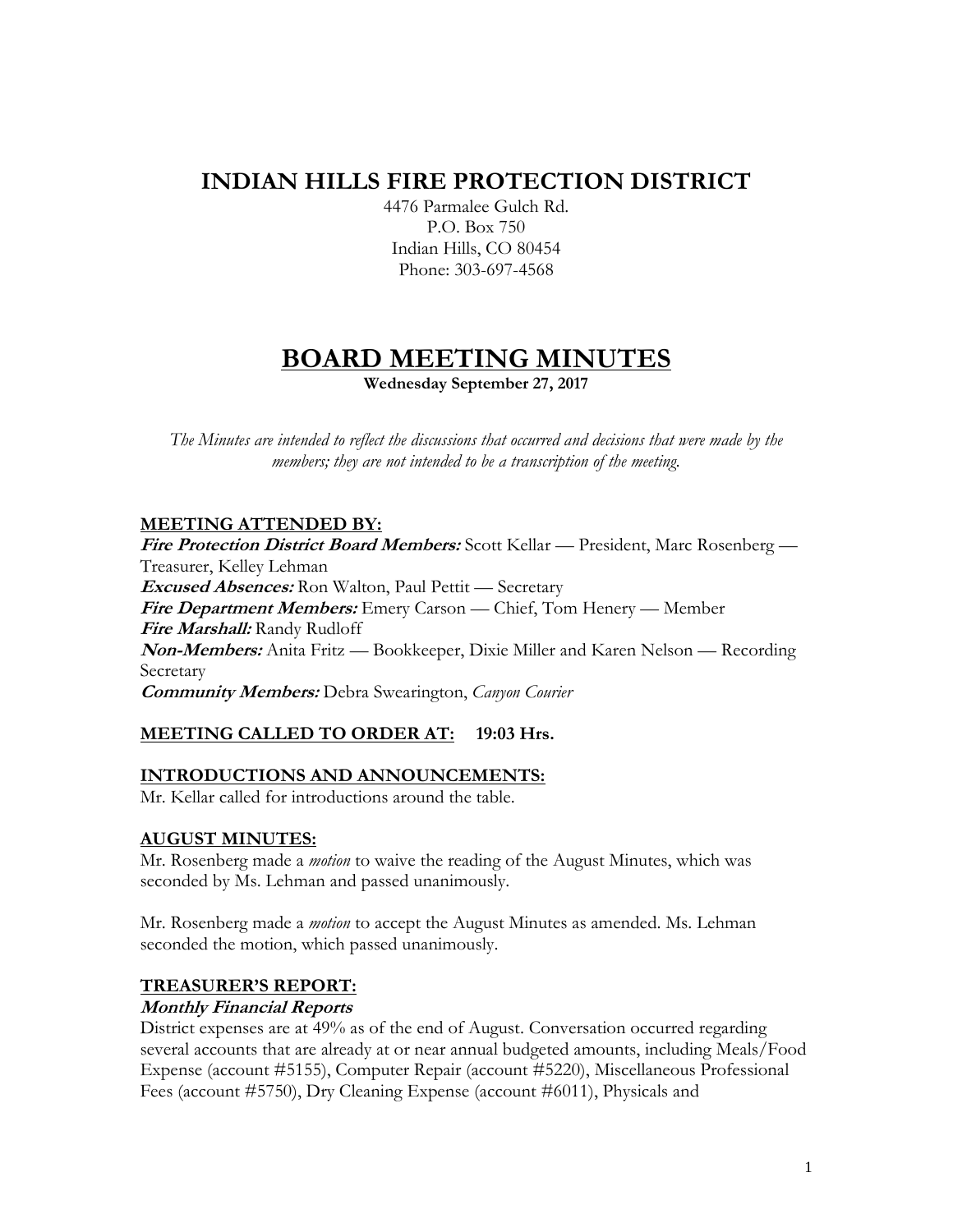Immunizations (account #6025), EMS Supplies (account #6045), Apparatus Repair and Maintenance (account #6320) and Communication Expense (account #6400).

Minimal conversation occurred regarding the monthly checks and credit card expenses.

Mr. Rosenberg made a *motion* to approve checks #13188-13208, plus automated payments, credit card expenses, and bank fees. Ms. Lehman seconded the motion, which passed unanimously.

# **Budget for 2018**

The 2018 budget was presented and will be discussed in the November meeting. There was discussion of increasing professional development, communication expenses due to JCMARS project, and reducing ATV and apparatus expenses by use of grant funds.

# **DEPARTMENT/OFFICERS' REPORTS:**

# **Fire Marshal — Randy Rudloff**

Mr. Rudloff distributed a letter sent to Mr. Paul George, Owner, Sit-in-Bull about an annual inspection of the kitchen hood system continues to not meet the UL 300 Standards, originally identified on 12/2/2013. Mr. George has 90 days to resolve issue.

Also, after inspection of the Indian Hills Water Department, several water heater locations do not have proper ventilation. This issue is currently being resolved and will have another inspection on  $10/3/2017$ .

Discussion about status of remote gates and issues getting access codes to work.

Fire Prevention day at Parmalee Elementary the first week of October, poster contest of "Think Twice, Put It Out".

# **Chief — Emery Carson**

Mr. Carson let the group know he will be attending the Colorado State Fire Chiefs conference October  $10^{th} - 13^{th}$  in Keystone.

Mr. Carson provided documents pertaining to the JEFFCOM meeting this month and the probable increase in costs of dispatching services.

Mr. Carson shared the yearly renewal insurance policy with First Fire Services starting 10/1/2017.

Mr. Carson shared a letter of a new resident, Michael T. Jewell, of Indian Hills who has offered pro bono attorney services to the IHFPD, but only non-litigation matters.

Mr. Carson concluded his report by summarizing the calls for the month, which total 18 to date and 247 year to date.

# **Assistant Chief — Marc Rosenberg**

Mr. Rosenberg said that he had nothing to share.